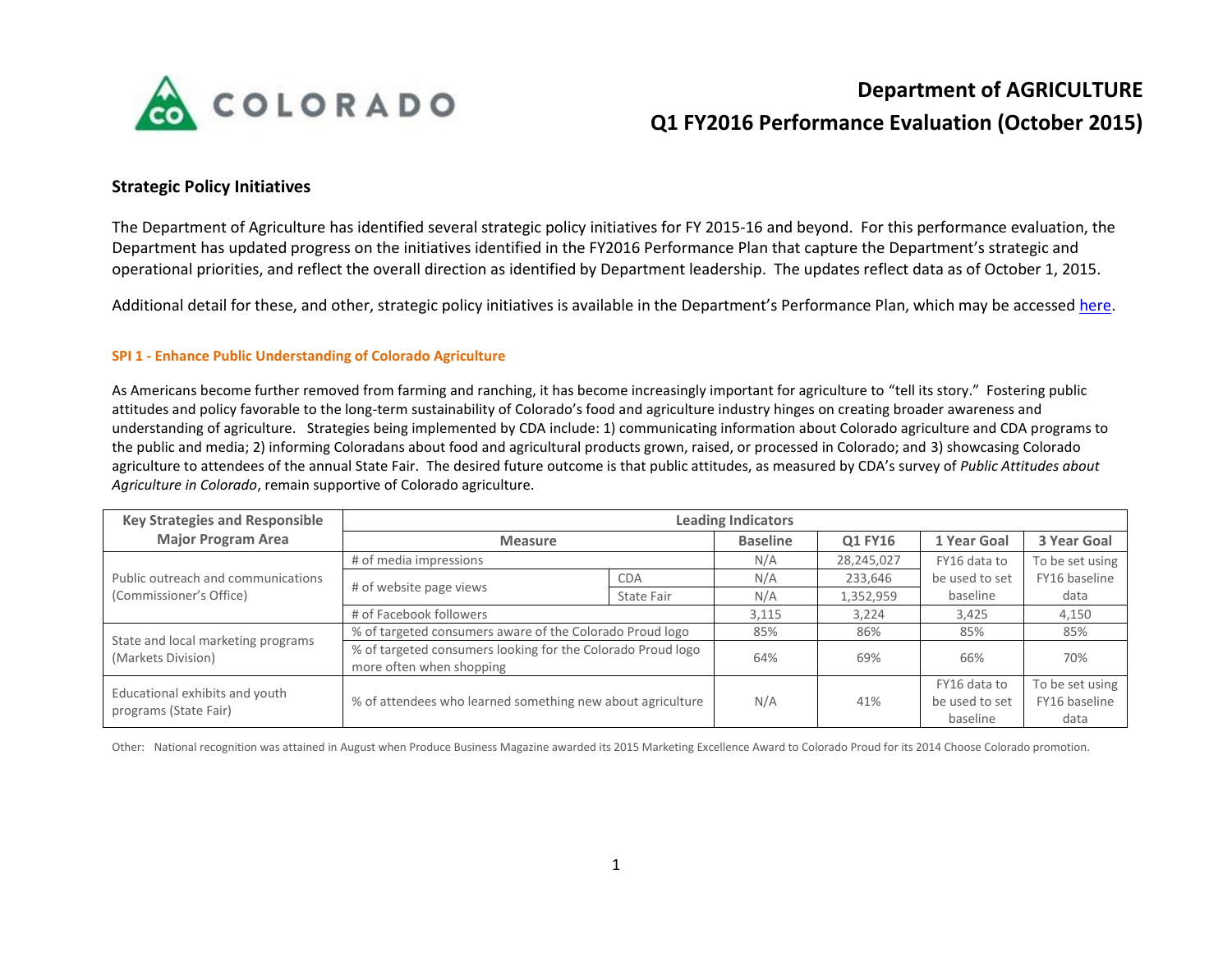

#### **SPI 2 - Improve the Customer Service Experience for CDA's Stakeholders**

Colorado's farmers, ranchers, and others that conduct business with CDA expect top-level customer service and their business to be handled efficiently and accurately. Several key strategies are being implemented that are aimed at enhancing customer service and driving operational efficiencies. These include: 1) developing AgLicense to enable our customers to apply or renew and pay for their licenses, registrations, and inspections through an online application; 2) consolidating staff and operations from five Denver metro office locations into a single property located in Broomfield; and 3) conducting LEAN analyses to drive operational improvements. In doing so, CDA will be supporting Governor Hickenlooper's vision of state government being more efficient, effective, and elegant. The desired longer-term outcome is for CDA's customer satisfaction rating, as measured by stakeholder survey, to improve to 87% by 2018.

| <b>Key Strategies and Responsible</b>                                                | <b>Leading Indicators</b>                                                            |                 |         |             |             |
|--------------------------------------------------------------------------------------|--------------------------------------------------------------------------------------|-----------------|---------|-------------|-------------|
| <b>Major Program Area</b>                                                            | <b>Measure</b>                                                                       | <b>Baseline</b> | Q1 FY16 | 1 Year Goal | 3 Year Goal |
| AgLicense consolidation<br>(Commissioner's Office)                                   | # of programs successfully completing renewal applications<br>online using AgLicense |                 |         | 14          | 26          |
| Office consolidation (Commissioner's<br>Office)                                      | Phase of two-phase office consolidation project completed                            |                 |         |             |             |
| LEAN analysis of processes<br>(Commissioner's Office and all Major<br>Program Areas) | Cumulative # of LEAN analyses implemented resulting in<br>process improvements       |                 |         |             | 10          |

1) Business Operations and Inspection & Consumer Services have LEAN processes underway relating to Accounts Receivable and Inspection Operations.

#### **SPI 3 - Increase Marketing and Sales Opportunities throughout Colorado's Food and Agriculture Value Chain**

Colorado's food and agriculture industry generates an estimated \$40 billion of economic activity annually and is one of the state's most important economic drivers. Helping Colorado's food and agricultural suppliers to increase marketing and sales opportunities, which in turn, promotes incremental growth in economic activity, is largely accomplished through strategies including: 1) connecting Colorado food and agricultural suppliers with international buyers; 2) promoting animal health throughout Colorado's livestock herd; and 3) providing inspections, promotions, verifications, and other resources that help food and agricultural suppliers to support marketing claims and enhance marketing opportunities. More than a dozen distinct programs (i.e., processes) implemented by CDA work toward meeting this SPI. The longer-term desired outcome is to increase annual economic activity generated by Colorado's food and agriculture industry which is estimated through periodic analysis and modeling of IMPLAN data.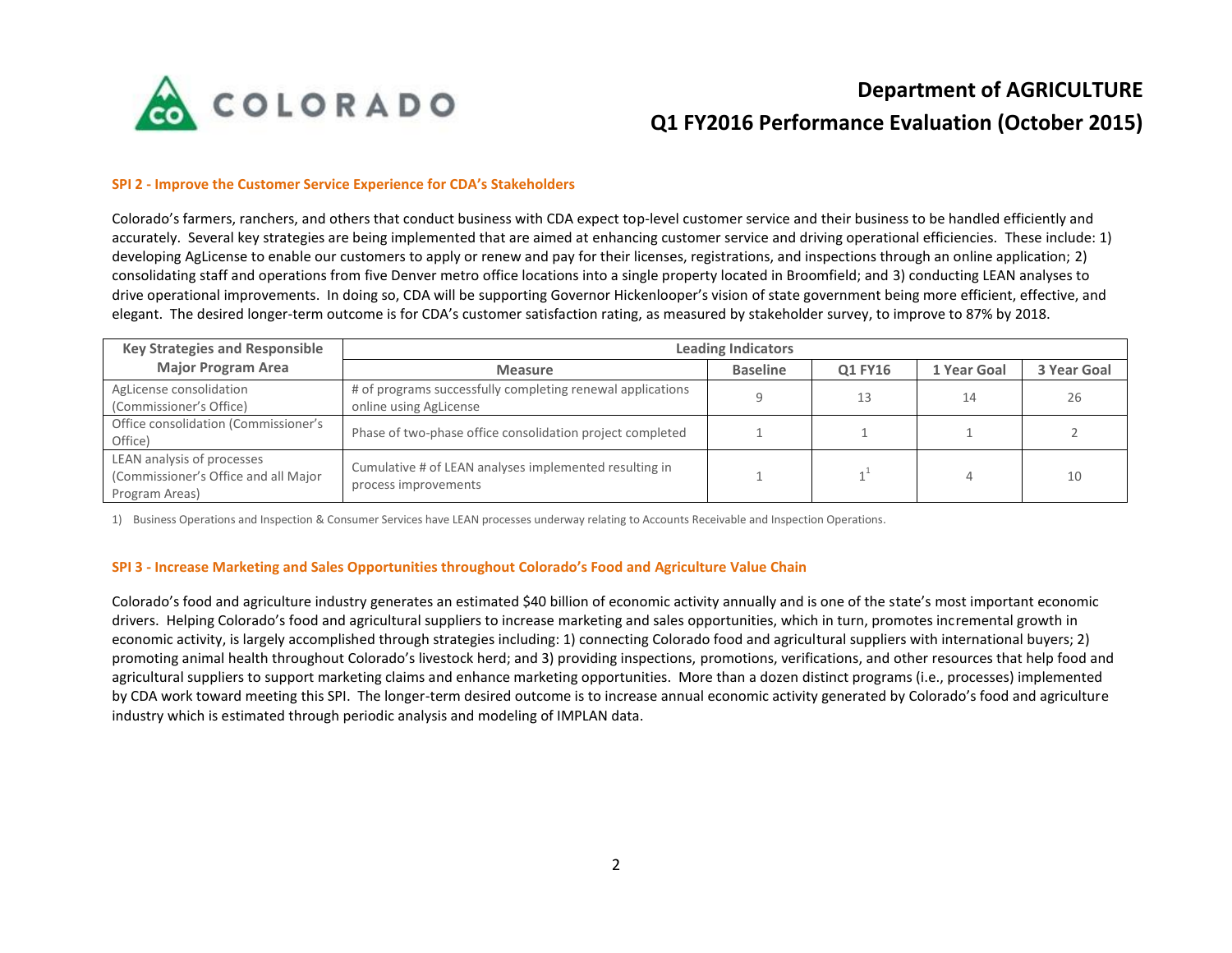

| <b>Key Strategies and Responsible</b>                                                                                                                                                            | <b>Leading Indicators</b>                                                                                                                                  |                 |                     |                                            |                              |
|--------------------------------------------------------------------------------------------------------------------------------------------------------------------------------------------------|------------------------------------------------------------------------------------------------------------------------------------------------------------|-----------------|---------------------|--------------------------------------------|------------------------------|
| <b>Major Program Area</b>                                                                                                                                                                        | <b>Measure</b>                                                                                                                                             | <b>Baseline</b> | Q1 FY16             | 1 Year Goal                                | 3 Year Goal                  |
| Export promotion (Markets Division)                                                                                                                                                              | % of suppliers reporting an increase in existing business or<br>believe they will develop new business as a result of<br>participating in the promotion(s) | N/A             | $83\%$ <sup>1</sup> | FY16 data to<br>be used to set<br>baseline | To be set using<br>FY16 data |
| Disease surveillance and traceability<br>and Livestock disease testing (Animal<br>Health Division)                                                                                               | Colorado's regulatory status relating to animal health                                                                                                     | Disease-Free    | Disease-Free        | Disease-Free                               | Disease-Free                 |
| Inspection, promotion, verification,<br>and other programs that help food<br>and agricultural suppliers to support<br>marketing claims and enhance<br>marketing opportunities (All) <sup>2</sup> | % of processes mapped that are meeting stated performance<br>targets                                                                                       | $3/3 = 100\%$   | $12/12 = 100\%$     | 80%                                        | 80%                          |

1) Reflects post-activity reports from 29 of the 39 suppliers that participated in five promotions conducted by CDA during the  $1<sup>st</sup>$  quarter.

2) FY15 (i.e., baseline) data reflects only the Brand Inspection, Fruit and Vegetable Inspection, and Export Certification processes mapped as part of CDA's FY15 Performance Plan. Targets for FY16 and FY18 are based on the inclusion of additional processes as mapped. For example, CDA's FY16 Plan also includes process maps for Livestock Disease Testing, Alternative Livestock Inspection, Weed Free Forage, Audit Verification for Food Safety Practices, Market News Reporting, Market Order Programs, Industrial Hemp Registration, Nursery Stock Inspection, and Seed Program. Processes for Egg Inspection, Greenhouse Inspection, Local and State Marketing Programs, Specialty Crop Block Grant Program, and Wine Industry Development will be added in CDA's FY17 Plan.

### **Operational Measures**

The Department's FY16 Performance Plan includes 24 distinct operational processes with each being reviewed quarterly for progress toward goals. The purpose of this section is to highlight a key process from each Major Program Area that is highly representative of the body of work for that program area.

#### **Major Program Area – Animal Health Division Process – Disease Surveillance and Traceability**

| <b>Leading Indicator Measure</b>                                                                                                    | <b>FY14 Actual</b> | <b>FY15 Actual</b> | Q1 FY16 | 1-Year Goal | 3-Year Goal |
|-------------------------------------------------------------------------------------------------------------------------------------|--------------------|--------------------|---------|-------------|-------------|
| % of animal disease traceability performance exercises conducted that meet USDA<br>traceability standards                           | 100%               | 100%               | 100%    | 100%        | 100%        |
| % of disease traceability exercises and investigations determining the ownership of<br>the diseased animal(s) within 1 business day | 37.5%              | 58.6%              | 65%     | 95%         | 95%         |
| % of disease traceability exercises and investigations determining the movement of<br>diseased animals within 7 business days       | 62.5%              | 70%                | 75%     | 95%         | 95%         |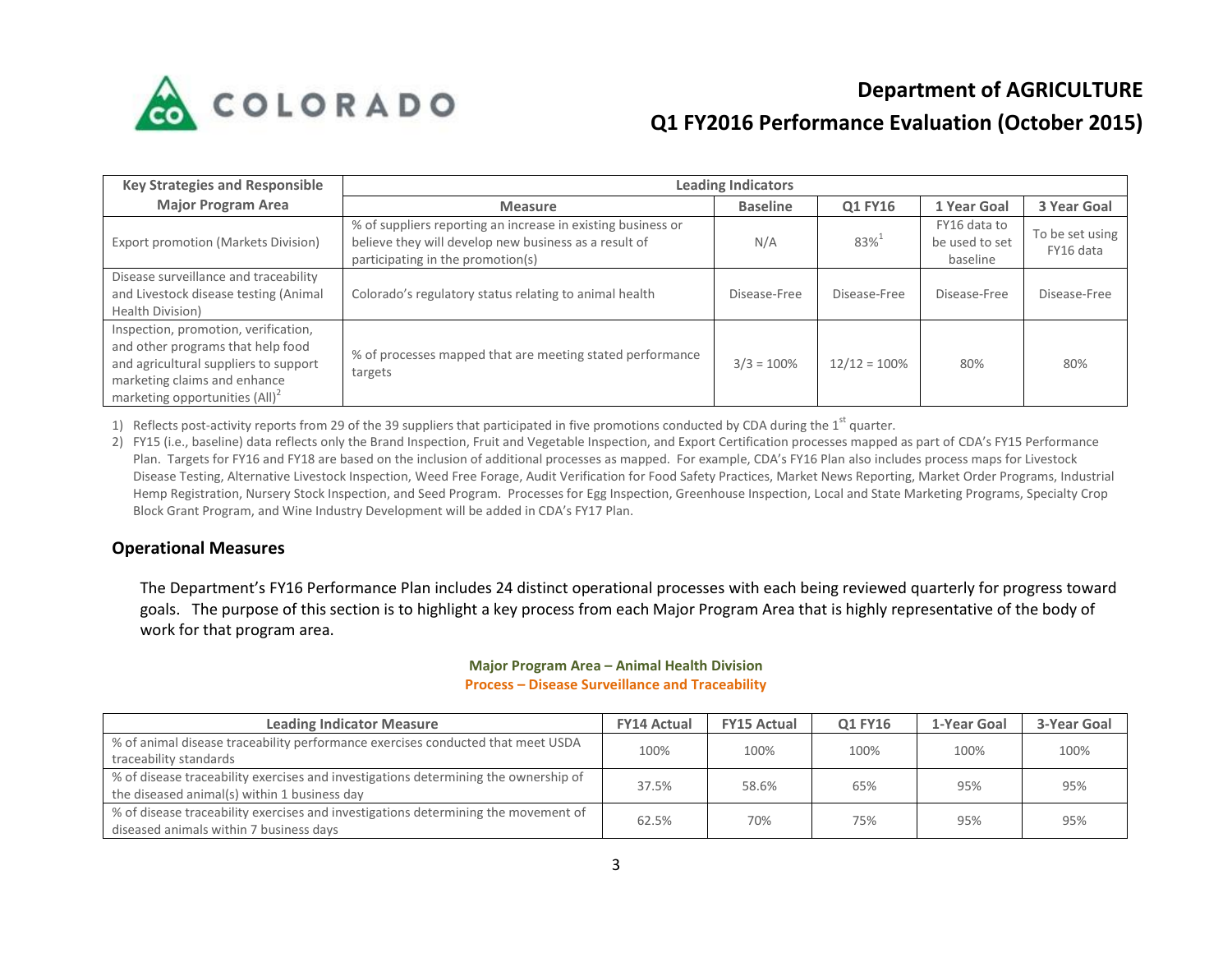

#### **Major Program Area – Brands Division Process – Brand Inspection**

| <b>Leading Indicator Measure</b>                                           | <b>FY14 Actual</b> | <b>FY15 Actual</b> | <b>Q1 FY16</b> | 1-Year Goal | <b>3-Year Goal</b> |
|----------------------------------------------------------------------------|--------------------|--------------------|----------------|-------------|--------------------|
| % of inspections conducted in compliance with statute and regulations      | 100%               | 99%                | 100%           | 100%        | 100%               |
| Maximum acceptable # of inspections that result in a disputed legal action |                    |                    |                |             |                    |

## **Major Program Area – Colorado State Fair Process – Non Fair Rental**

| <b>Leading Indicator Measure</b>                                                   | <b>FY14 Actual</b> | <b>FY15 Actual</b> | <b>Q1 FY16</b> | 1-Year Goal | 3-Year Goal |
|------------------------------------------------------------------------------------|--------------------|--------------------|----------------|-------------|-------------|
| Effective utilization rate of State Fair facilities using a revenue-based analysis | 44%                | 47%                | 52.7%          | 60%         | 70%         |
| Non-Fair revenues                                                                  | \$644.977          | \$645,884          | \$191,015      | 000,05≜⊦    | +\$155,000  |

#### **Major Program Area – Conservation Services Division**

#### **Process – Biologically Based Pest Control**

| <b>Leading Indicator Measure</b>                               | <b>FY14 Actual</b> | EY15 Actual | <b>Q1 FY16</b> | 1-Year Goal | 3-Year Goal |
|----------------------------------------------------------------|--------------------|-------------|----------------|-------------|-------------|
| f biocontrol requests filled                                   | 88%                | 80%         |                | 100%        | 100%        |
| f biocontrol projects with monitoring programs in place<br>10U | 58%                | 65%         |                | 75%         | 100%        |

Note: FY14 reflects the 2014 field season, FY15 the 2015 field season, etc.

### **Major Program Area – Inspection and Consumer Services Division Process – Commercial Weighing and Measuring Device Inspection**

| Leading Indicator Measure                                                   | EV <sub>1</sub><br>4 Actual<br>14. | <b>FY15 Actual</b>   | <b>Q1 FY16</b> | 1-Year<br>* Goai | `Year Goar |
|-----------------------------------------------------------------------------|------------------------------------|----------------------|----------------|------------------|------------|
| % of businesses with a scale inspection interval<br>! months<br>exceeding ' | $\bigcap$<br>0.J70                 | $\neg$<br>── - ∠ / ∪ | 0%             | 0%               |            |